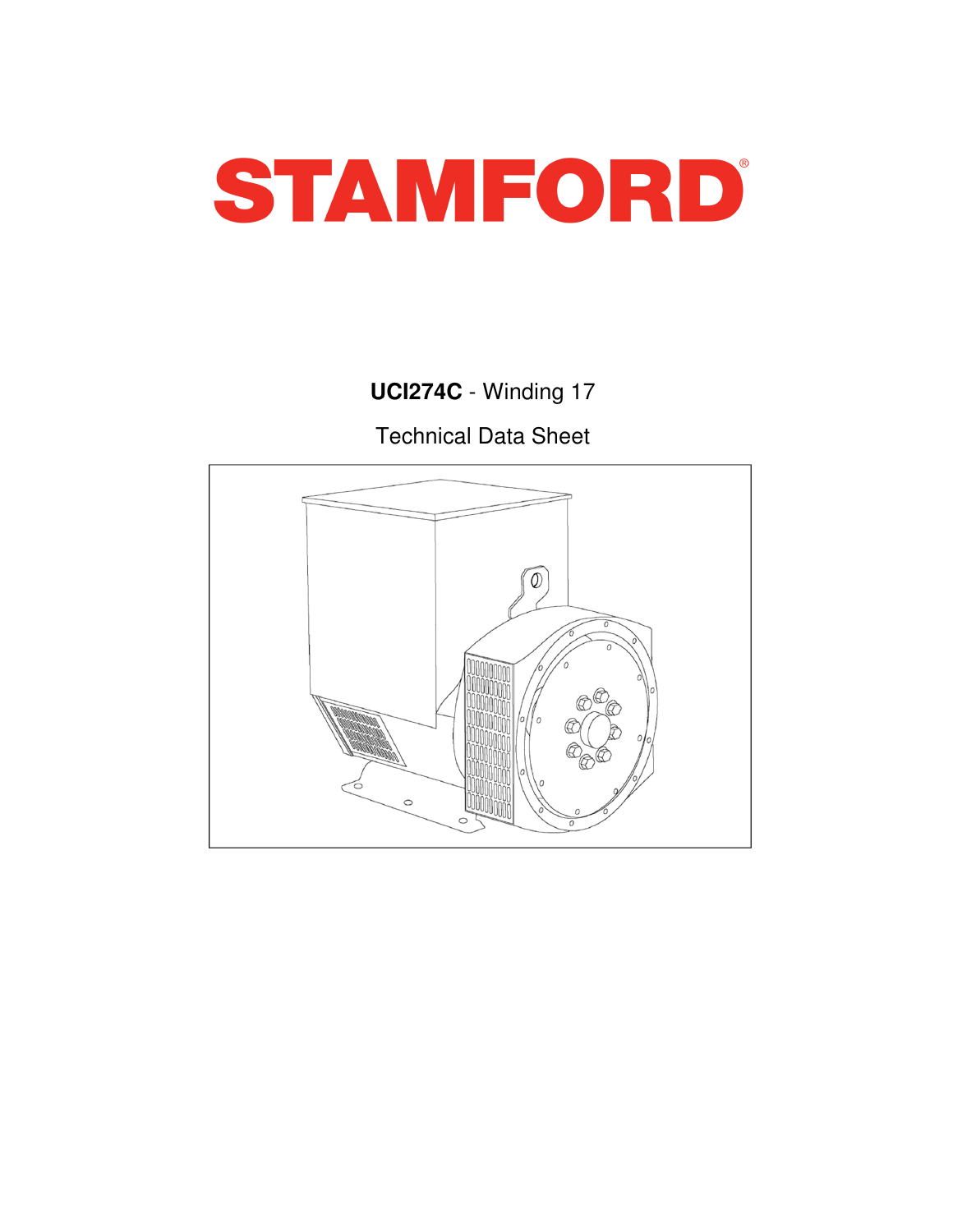# UCI274C **SPECIFICATIONS & OPTIONS**



### **STANDARDS**

Stamford industrial generators meet the requirements of BS EN 60034 and the relevant section of other international standards such as BS5000, VDE 0530, NEMA MG1-32, IEC34, CSA C22.2-100, AS1359.

Other standards and certifications can be considered on request.

## **VOLTAGE REGULATORS**

## **SX460 AVR - OBSOLETE**

With this self excited control system the main stator supplies power via the Automatic Voltage Regulator (AVR) to the exciter stator. The high efficiency semiconductors of the AVR ensure positive build-up from initial low levels of residual voltage.

The exciter rotor output is fed to the main rotor through a three phase full wave bridge rectifier. This rectifier is protected by a surge suppressor against surges caused, for example, by short circuit.

#### **AS440 AVR - STANDARD**

With this self-excited system the main stator provides power via the AVR to the exciter stator. The high efficiency semiconductors of the AVR ensure positive build-up from initial low levels of residual voltage.

The exciter rotor output is fed to the main rotor through a threephase full-wave bridge rectifier. The rectifier is protected by a surge suppressor against surges caused, for example, by short circuit or out-of-phase paralleling.

The AS440 will support a range of electronic accessories, including a 'droop' Current Transformer (CT) to permit parallel operation with other ac generators.

#### **MX341 AVR**

This sophisticated AVR is incorporated into the Stamford Permanent Magnet Generator (PMG) control system.

The PMG provides power via the AVR to the main exciter, giving a source of constant excitation power independent of generator output. The main exciter output is then fed to the main rotor, through a full wave bridge, protected by a surge suppressor. The AVR has in-built protection against sustained overexcitation, caused by internal or external faults. This de-excites the machine after a minimum of 5 seconds.

An engine relief load acceptance feature can enable full load to be applied to the generator in a single step.

If three-phase sensing is required with the PMG system the MX321 AVR must be used.

We recommend three-phase sensing for applications with greatly unbalanced or highly non-linear loads.

#### **MX321 AVR**

The most sophisticated of all our AVRs combines all the features of the MX341 with, additionally, three-phase rms sensing, for improved regulation and performance.

Over voltage protection is built-in and short circuit current level adjustments is an optional facility.

## **WINDINGS & ELECTRICAL PERFORMANCE**

All generator stators are wound to 2/3 pitch. This eliminates triplen (3rd, 9th, 15th …) harmonics on the voltage waveform and is found to be the optimum design for trouble-free supply of non-linear loads. The 2/3 pitch design avoids excessive neutral currents sometimes seen with higher winding pitches, when in parallel with the mains. A fully connected damper winding reduces oscillations during paralleling. This winding, with the 2/3 pitch and carefully selected pole and tooth designs, ensures very low waveform distortion.

### **TERMINALS & TERMINAL BOX**

Standard generators are 3-phase reconnectable with 12 ends brought out to the terminals, which are mounted on a cover at the non-drive end of the generator. A sheet steel terminal box contains the AVR and provides ample space for the customers' wiring and gland arrangements. It has removable panels for easy access.

## **SHAFT & KEYS**

All generator rotors are dynamically balanced to better than BS6861:Part 1 Grade 2.5 for minimum vibration in operation.

### **INSULATION/IMPREGNATION**

The insulation system is class 'H'.

All wound components are impregnated with materials and processes designed specifically to provide the high build required for static windings and the high mechanical strength required for rotating components.

### **QUALITY ASSURANCE**

Generators are manufactured using production procedures having a quality assurance level to BS EN ISO 9001.

The stated voltage regulation may not be maintained in the presence of certain radio transmitted signals. Any change in performance will fall within the limits of Criteria 'B' of EN 61000- 6-2:2001. At no time will the steady-state voltage regulation exceed 2%.

### **DE RATES**

All values tabulated on page 6 are subject to the following reductions

5% when air inlet filters are fitted.

3% for every 500 metres by which the operating altitude exceeds 1000 metres above mean sea level.

3% for every 5°C by which the operational ambient temperature exceeds 40°C.

Note: Requirement for operating in an ambient exceeding 60°C must be referred to the factory.

NB Continuous development of our products entitles us to change specification details without notice, therefore they must not be regarded as binding.

Front cover drawing typical of product range.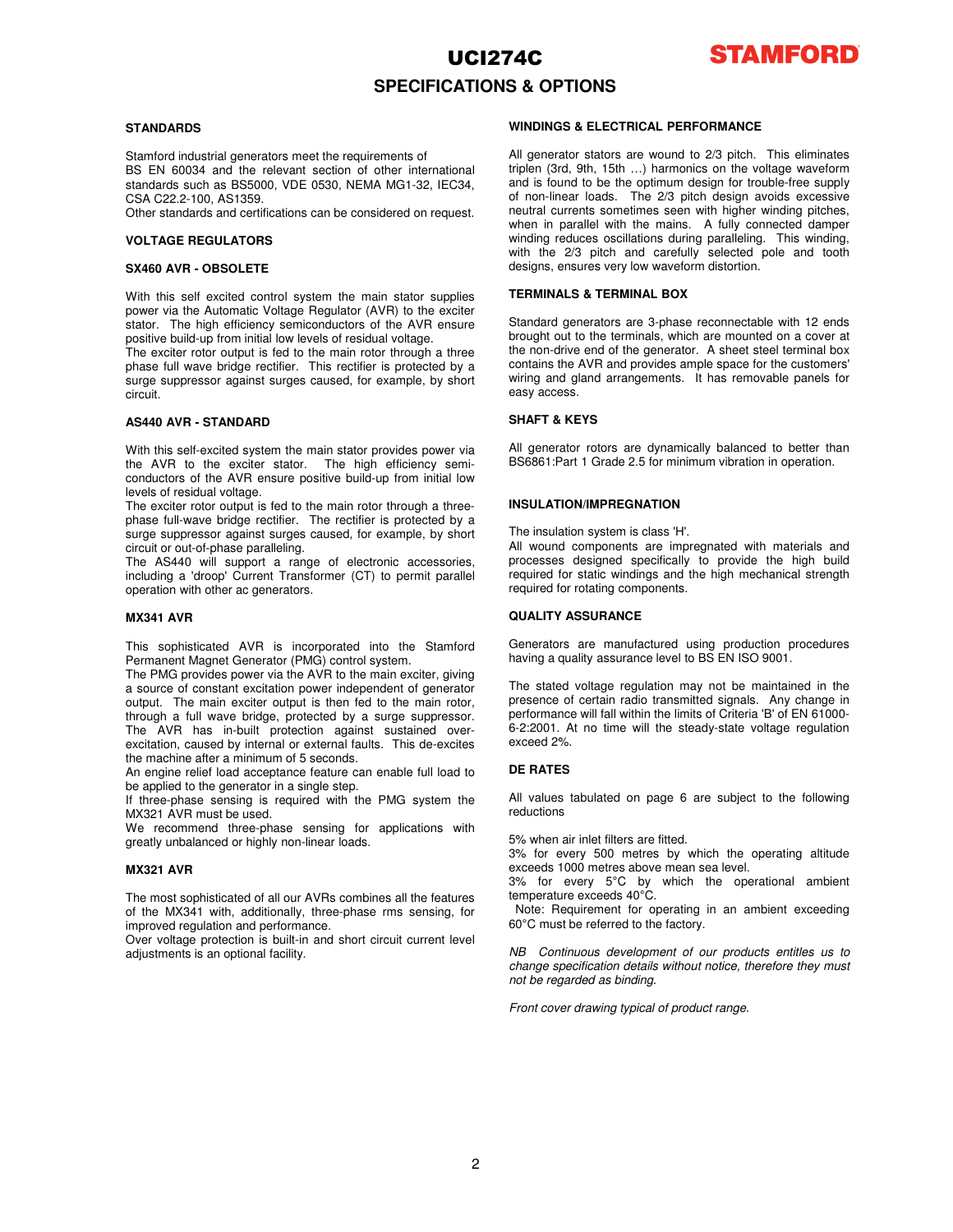

## **WINDING 17**

| <b>CONTROL SYSTEM</b>                                  | SEPARATELY EXCITED BY P.M.G.                                                         |                                     |                                 |                                           |  |  |  |
|--------------------------------------------------------|--------------------------------------------------------------------------------------|-------------------------------------|---------------------------------|-------------------------------------------|--|--|--|
| A.V.R.                                                 | MX321                                                                                | MX341                               |                                 |                                           |  |  |  |
| <b>VOLTAGE REGULATION</b>                              | ± 0.5%                                                                               | ± 1.0 %<br>With 4% ENGINE GOVERNING |                                 |                                           |  |  |  |
| <b>SUSTAINED SHORT CIRCUIT</b>                         | REFER TO SHORT CIRCUIT DECREMENT CURVES (page 5)                                     |                                     |                                 |                                           |  |  |  |
| <b>CONTROL SYSTEM</b>                                  | <b>SELF EXCITED</b>                                                                  |                                     |                                 |                                           |  |  |  |
| A.V.R.                                                 | SX460                                                                                | AS440                               |                                 |                                           |  |  |  |
| <b>VOLTAGE REGULATION</b>                              | ±1.5%                                                                                | ±1.0%                               | With 4% ENGINE GOVERNING        |                                           |  |  |  |
| SUSTAINED SHORT CIRCUIT                                | SERIES 4 CONTROL DOES NOT SUSTAIN A SHORT CIRCUIT CURRENT                            |                                     |                                 |                                           |  |  |  |
| <b>INSULATION SYSTEM</b>                               | <b>CLASS H</b>                                                                       |                                     |                                 |                                           |  |  |  |
| <b>PROTECTION</b>                                      | IP <sub>23</sub>                                                                     |                                     |                                 |                                           |  |  |  |
| <b>RATED POWER FACTOR</b>                              | 0.8                                                                                  |                                     |                                 |                                           |  |  |  |
| <b>STATOR WINDING</b>                                  | DOUBLE LAYER CONCENTRIC                                                              |                                     |                                 |                                           |  |  |  |
| <b>WINDING PITCH</b>                                   | <b>TWO THIRDS</b>                                                                    |                                     |                                 |                                           |  |  |  |
| <b>WINDING LEADS</b>                                   | 12                                                                                   |                                     |                                 |                                           |  |  |  |
| STATOR WDG. RESISTANCE                                 | 0.087 Ohms PER PHASE AT 22 °C SERIES STAR CONNECTED                                  |                                     |                                 |                                           |  |  |  |
|                                                        | 1.12 Ohms at $22^{\circ}$ C                                                          |                                     |                                 |                                           |  |  |  |
| ROTOR WDG. RESISTANCE                                  |                                                                                      |                                     |                                 |                                           |  |  |  |
| <b>EXCITER STATOR RESISTANCE</b>                       |                                                                                      |                                     | 20 Ohms at 22 °C                |                                           |  |  |  |
| <b>EXCITER ROTOR RESISTANCE</b>                        |                                                                                      |                                     | 0.078 Ohms PER PHASE AT 22℃     |                                           |  |  |  |
| <b>R.F.I. SUPPRESSION</b>                              | BS EN 61000-6-2 & BS EN 61000-6-4, VDE 0875G, VDE 0875N, refer to factory for others |                                     |                                 |                                           |  |  |  |
| <b>WAVEFORM DISTORTION</b>                             | NO LOAD < 1.5% NON-DISTORTING BALANCED LINEAR LOAD < 5.0%                            |                                     |                                 |                                           |  |  |  |
| <b>MAXIMUM OVERSPEED</b>                               | 2250 Rev/Min                                                                         |                                     |                                 |                                           |  |  |  |
| <b>BEARING DRIVE END</b>                               |                                                                                      |                                     | BALL. 6315-2RS (ISO)            |                                           |  |  |  |
| BEARING NON-DRIVE END                                  |                                                                                      |                                     | BALL. 6310-2RS (ISO)            |                                           |  |  |  |
|                                                        |                                                                                      |                                     | 1 BEARING                       | 2 BEARING                                 |  |  |  |
| <b>WEIGHT COMP. GENERATOR</b>                          |                                                                                      |                                     | 406 kg                          | 420 kg                                    |  |  |  |
| <b>WEIGHT WOUND STATOR</b>                             |                                                                                      |                                     | 131 kg                          | 131 kg                                    |  |  |  |
| <b>WEIGHT WOUND ROTOR</b>                              |                                                                                      |                                     | 133.78 kg                       | 122.82 kg                                 |  |  |  |
| <b>WR<sup>2</sup> INERTIA</b>                          |                                                                                      |                                     | 1.0288 $kgm2$                   | $0.9781$ kgm <sup>2</sup>                 |  |  |  |
| SHIPPING WEIGHTS in a crate                            |                                                                                      |                                     | 439 kg                          | 452 kg                                    |  |  |  |
| PACKING CRATE SIZE<br>TELEPHONE INTERFERENCE           |                                                                                      |                                     | $105 \times 67 \times 103$ (cm) | $105 \times 67 \times 103$ (cm)<br>TIF<50 |  |  |  |
| <b>COOLING AIR</b>                                     | <b>THF&lt;2%</b><br>0.617 m <sup>3</sup> /sec 1308 cfm                               |                                     |                                 |                                           |  |  |  |
| <b>VOLTAGE SERIES STAR</b>                             | 600V                                                                                 |                                     |                                 |                                           |  |  |  |
| <b>VOLTAGE PARALLEL STAR</b>                           | 300V                                                                                 |                                     |                                 |                                           |  |  |  |
| <b>VOLTAGE SERIES DELTA</b>                            | 346V                                                                                 |                                     |                                 |                                           |  |  |  |
| <b>kVA BASE RATING FOR REACTANCE</b><br><b>VALUES</b>  | 120                                                                                  |                                     |                                 |                                           |  |  |  |
| Xd DIR. AXIS SYNCHRONOUS                               | 1.84                                                                                 |                                     |                                 |                                           |  |  |  |
| X'd DIR. AXIS TRANSIENT                                | 0.16                                                                                 |                                     |                                 |                                           |  |  |  |
| X"d DIR. AXIS SUBTRANSIENT                             | 0.11                                                                                 |                                     |                                 |                                           |  |  |  |
| Xq QUAD. AXIS REACTANCE                                | 1.10                                                                                 |                                     |                                 |                                           |  |  |  |
| X"a QUAD, AXIS SUBTRANSIENT                            | 0.15                                                                                 |                                     |                                 |                                           |  |  |  |
| XL LEAKAGE REACTANCE                                   | 0.05                                                                                 |                                     |                                 |                                           |  |  |  |
| X <sub>2</sub> NEGATIVE SEQUENCE                       | 0.13                                                                                 |                                     |                                 |                                           |  |  |  |
| X <sub>0</sub> ZERO SEQUENCE                           | 0.07                                                                                 |                                     |                                 |                                           |  |  |  |
|                                                        | REACTANCES ARE SATURATED<br>VALUES ARE PER UNIT AT RATING AND VOLTAGE INDICATED      |                                     |                                 |                                           |  |  |  |
| T'd TRANSIENT TIME CONST.                              | 0.028s                                                                               |                                     |                                 |                                           |  |  |  |
| T"d SUB-TRANSTIME CONST.                               | 0.01s<br>0.8s                                                                        |                                     |                                 |                                           |  |  |  |
| T'do O.C. FIELD TIME CONST.<br>Ta ARMATURE TIME CONST. | 0.007s                                                                               |                                     |                                 |                                           |  |  |  |
| SHORT CIRCUIT RATIO                                    | 1/Xd                                                                                 |                                     |                                 |                                           |  |  |  |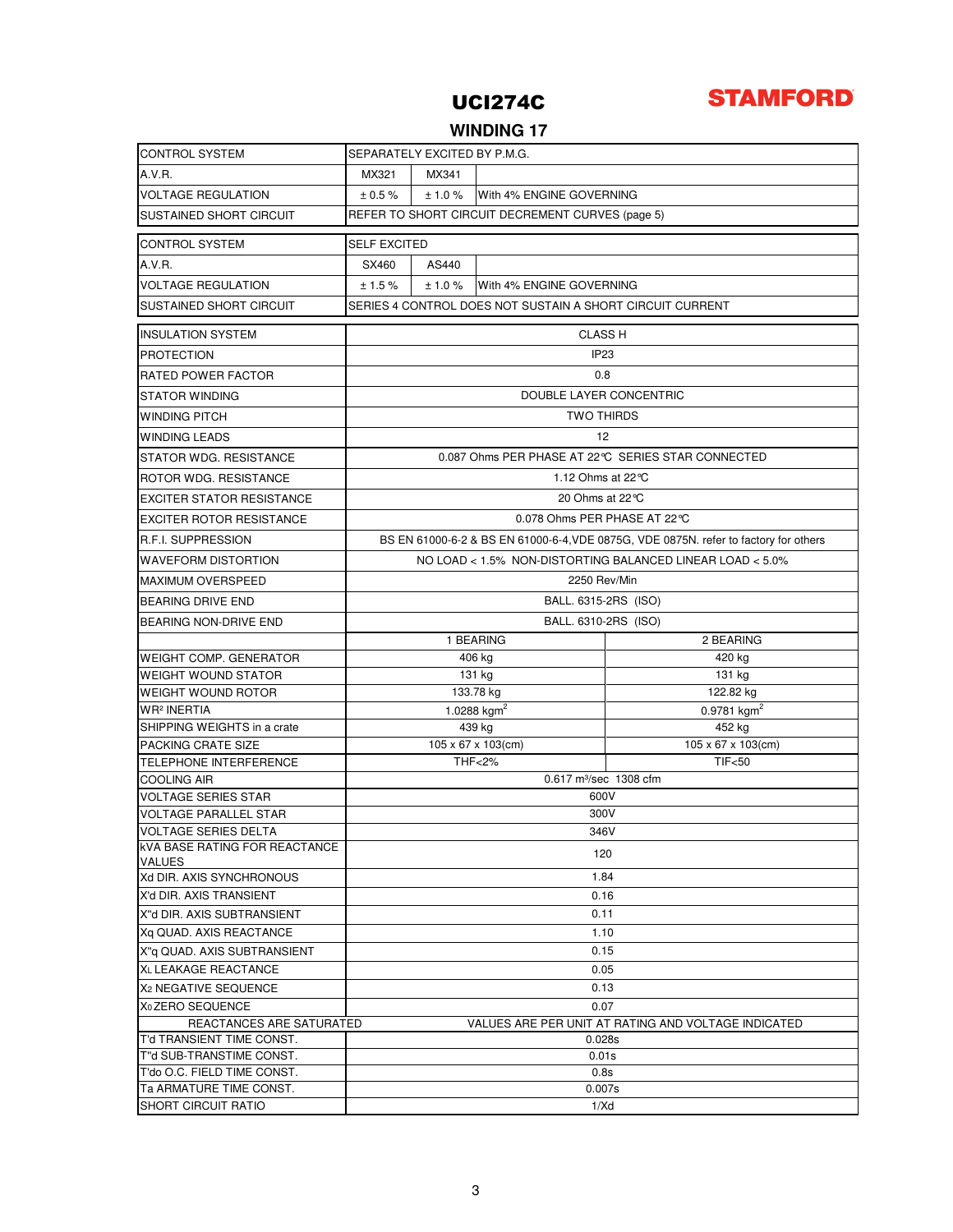

**Winding 17**



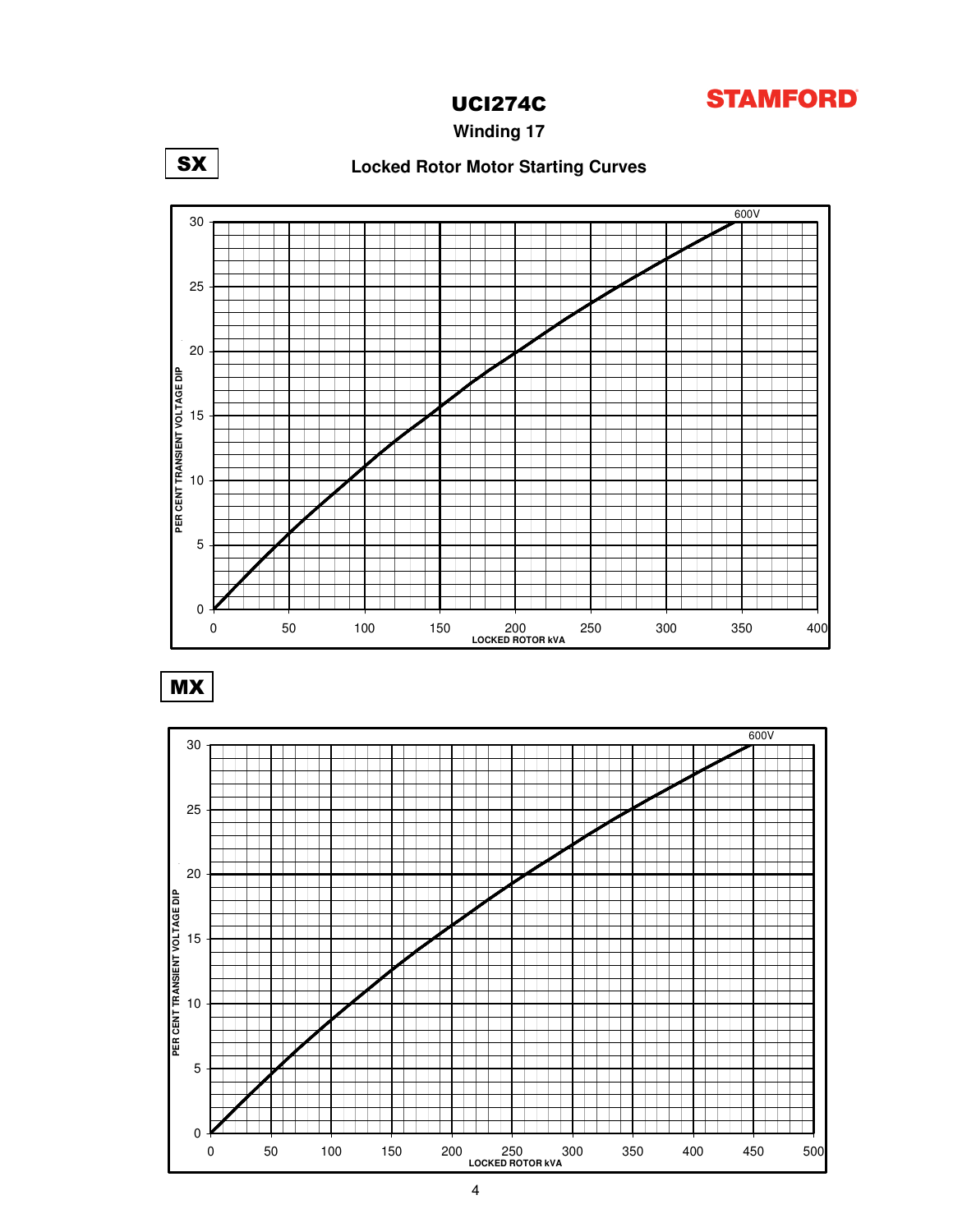

**Winding 17**

## **THREE PHASE EFFICIENCY CURVES**



## **Based on star (wye) connection. Three-phase Short Circuit Decrement Curve. No-load Excitation at Rated Speed**



Sustained Short Circuit = 320 Amps

## **Note**

The following multiplication factor should be used to convert the values from curve for the various types of short circuit :

|                         | 3-phase | 2-phase L-L | 1-phase L-N   |
|-------------------------|---------|-------------|---------------|
| Instantaneous           | x 1.00  | x 0.87      | $x$ 1.30      |
| Minimum                 | x 1.00  | x 1.80      | $\times$ 3.20 |
| Sustained               | x 1.00  | x 1.50      | $\times 2.50$ |
| Max. sustained duration | 10 sec. | 5 sec.      | 2 sec.        |

All other times are unchanged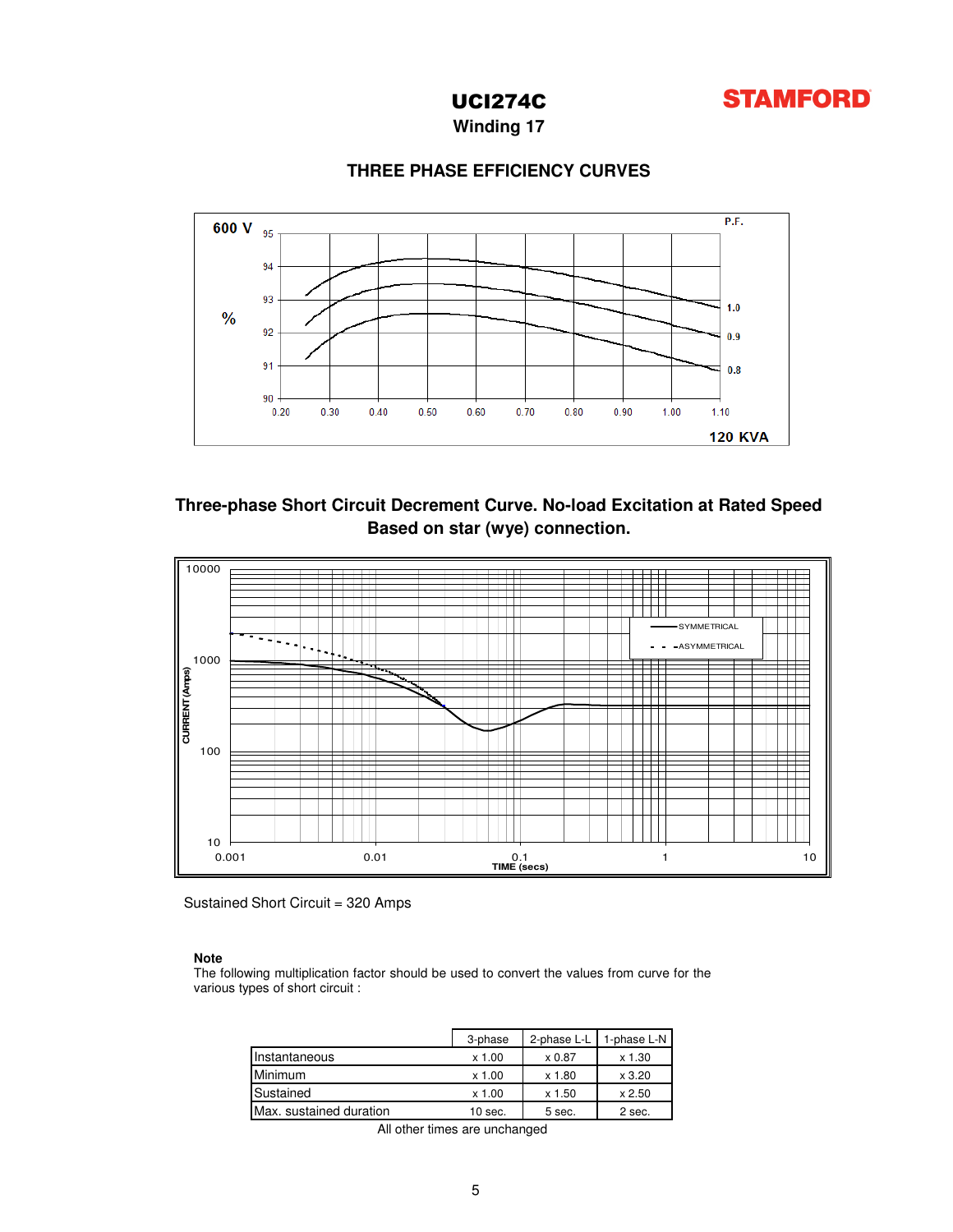

## **Winding 17 / 0.8 Power Factor**

# **60**Hz

## **RATINGS**

| Class - Temp Rise | Cont. F - 105/40℃ | Cont. H - 125/40 ℃ | Standby - $150/40^{\circ}$ C | Standby - $163/27^{\circ}$ C |
|-------------------|-------------------|--------------------|------------------------------|------------------------------|
| Series Star (V)   | 600               | 600                | 600                          | 600                          |
| Parallel Star (V) | 300               | 300                | 300                          | 300                          |
| Series Delta (V)  | 346               | 346                | 346                          | 346                          |
| <b>kVA</b>        | 110.0             | 120.0              | 127.0                        | 132.0                        |
| kW                | 88.0              | 96.0               | 101.6                        | 105.6                        |
| Efficiency (%)    | 93.4              | 93.1               | 92.9                         | 92.8                         |
| kW Input          | 94.2              | 103.1              | 109.4                        | 113.8                        |

## **Dimensional and Torsional Drawing**

For dimensional and torsional information please refer to the alternator General Arrangement and rotor drawings available on our website (http://stamford-avk.com/)